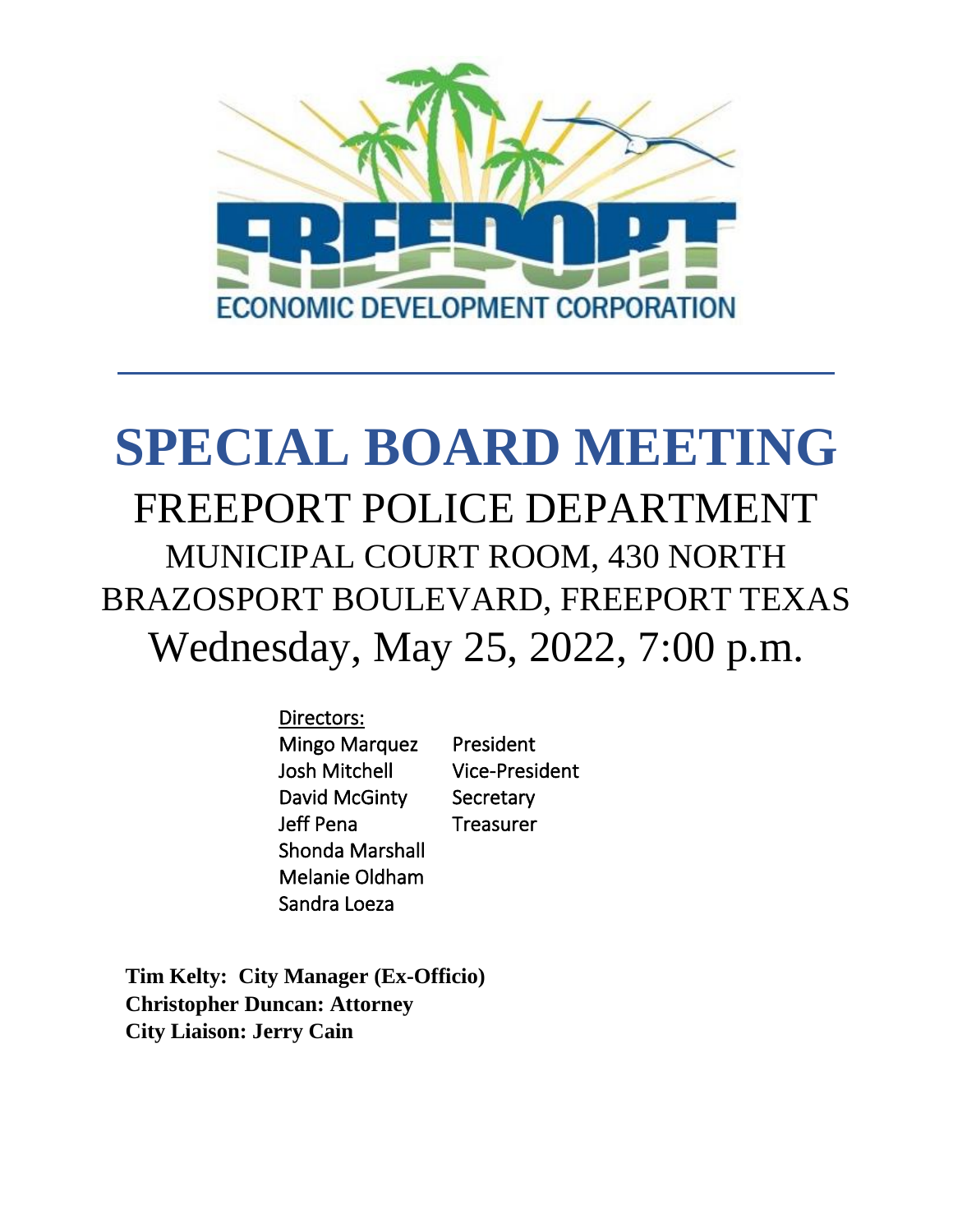#### **FREEPORT ECONOMIC DEVELOPMENT CORPORATION**

MEETING AT FREEPORT POLICE DEPARTMENT MUNICIPAL COURT ROOM 430 NORTH BRAZOSPORT BOULEVARD, FREEPORT TEXAS

#### **SPECIAL BOARD MEETING AGENDA**

Wednesday, May 25, 2022, 7:00 p.m.

#### **I. Call to Order**

#### **II. Invocation and Pledge**

## **III. Citizen Comments**

Citizens allotted 3 minutes for comments

#### **IV. Consent Agenda**

1. Approve Meeting Minutes for May 10, 2022

#### **V. Discussion and Action Items**

- 1. Discussion and take possible action on reorganizing and possible consolidating EDC subcommittees -Melanie
- 2. Discussion and possible action to have detailed summary reports from each EDC Subcommittee-Melanie
- 3. Discussion and possible action on Gardner Campbell/EDC Property Agreement -Josh
- 4. Discussion and possible action on adding Zoom Prospector to Website -David/Melanie
- 5. Discussion and possible action on Social Media Campaign -David
- 6. Discussion and possible action on McBride Funeral Home Grant Extension -Josh
- 7. Discussion and possible action on Texas Rivers Distilling Grant Extension -Josh
- 8. Discussion and possible action on Mist Lounge Grant Application -Mingo
- 9. Discussion and possible action on Daly Liquor Grant Application -Mingo
- 10. Discussion and possible action on expanding the PopBox Project-Mingo

#### **VI. Subcommittee Updates**

#### **VII. Board Comments**

- 1. President Mingo Marquez: announcements and comments
- 2. Vice President Josh Mitchell: announcements and comments
- 
- 
- 
- 
- 

3. Secretary David McGinty: announcements and comments 4. Treasurer Jeff Pena: announcements and comments 5. Shonda Marshall: announcements and comments 6. Melanie Oldham announcements and comments 7. Sandra Loeza announcements and comments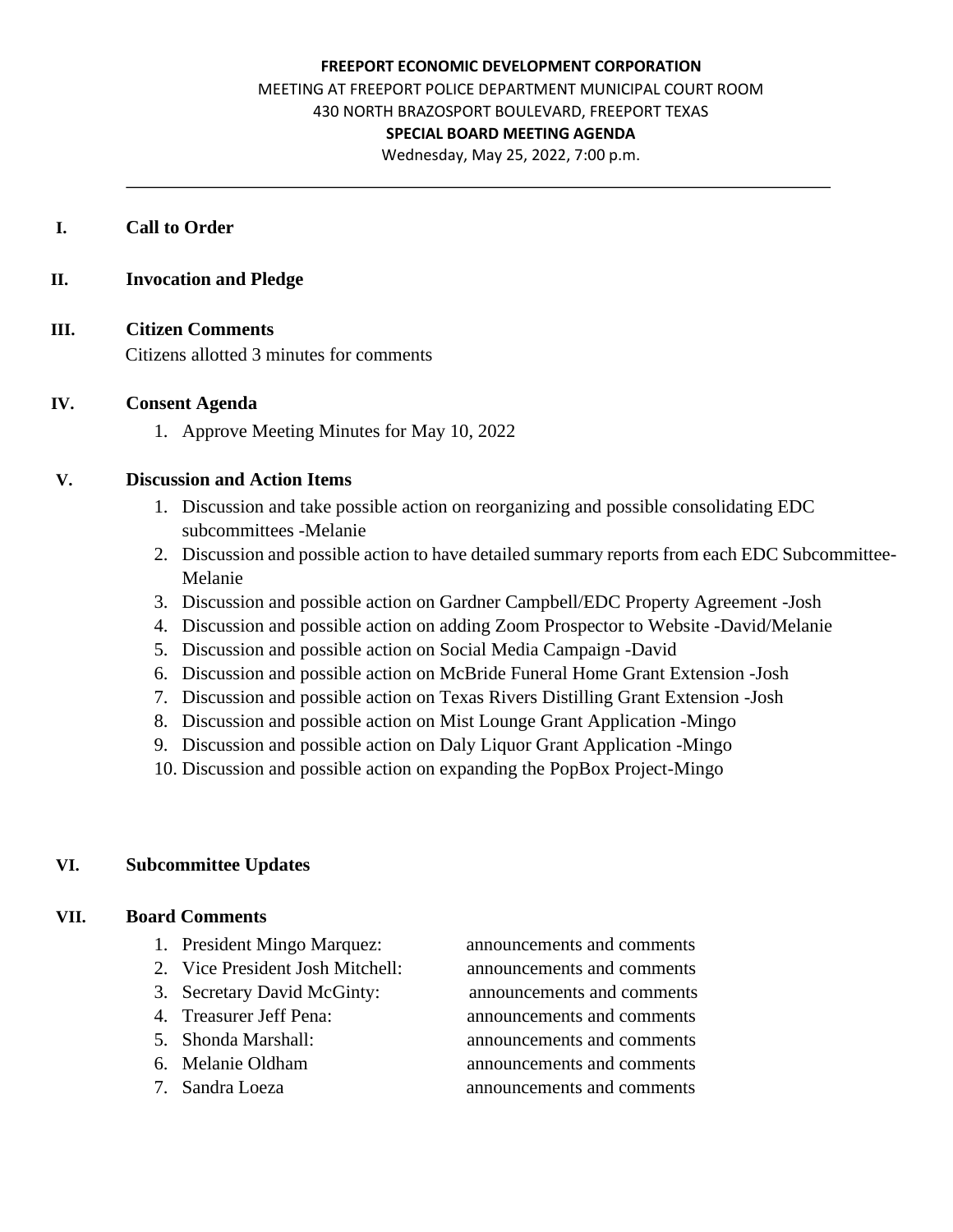### **VIII. Executive Session – Adjourn into Executive Session**

It is now \_\_\_\_\_\_\_ p.m. and I hereby recess the regular session of the Freeport Economic Development Corporation May 25, 2022 meeting and do hereby convene an executive session, said executive session authorized under the following sections of the Texas Government Code: (1) Government Code, Section 551.087 (Economic and Community Development Matters), 551.072 (Deliberations about Real Property), 551.071 (Consultation with Attorney).

### **In Accordance with the Texas Government Code:**

Section 551.087 (Economic and Community Development Matters) 551.071 (Consultation with Attorney).

1. Discussion and legal consultation regarding project 2022C.

#### **Reconvene into Open Session**

#### **Board President's statement:**

It is now \_\_\_\_\_ p.m. and I hereby close the executive session of the Freeport Economic Development Corporation and do hereby reconvene the regular open session.

### **IX. Adjourn**

Motion to close board meeting made by \_\_\_\_\_\_\_\_\_\_ and seconded by \_\_\_\_\_\_\_\_. Motion League League League League D. It is now League p.m. and I hereby close the board meeting.